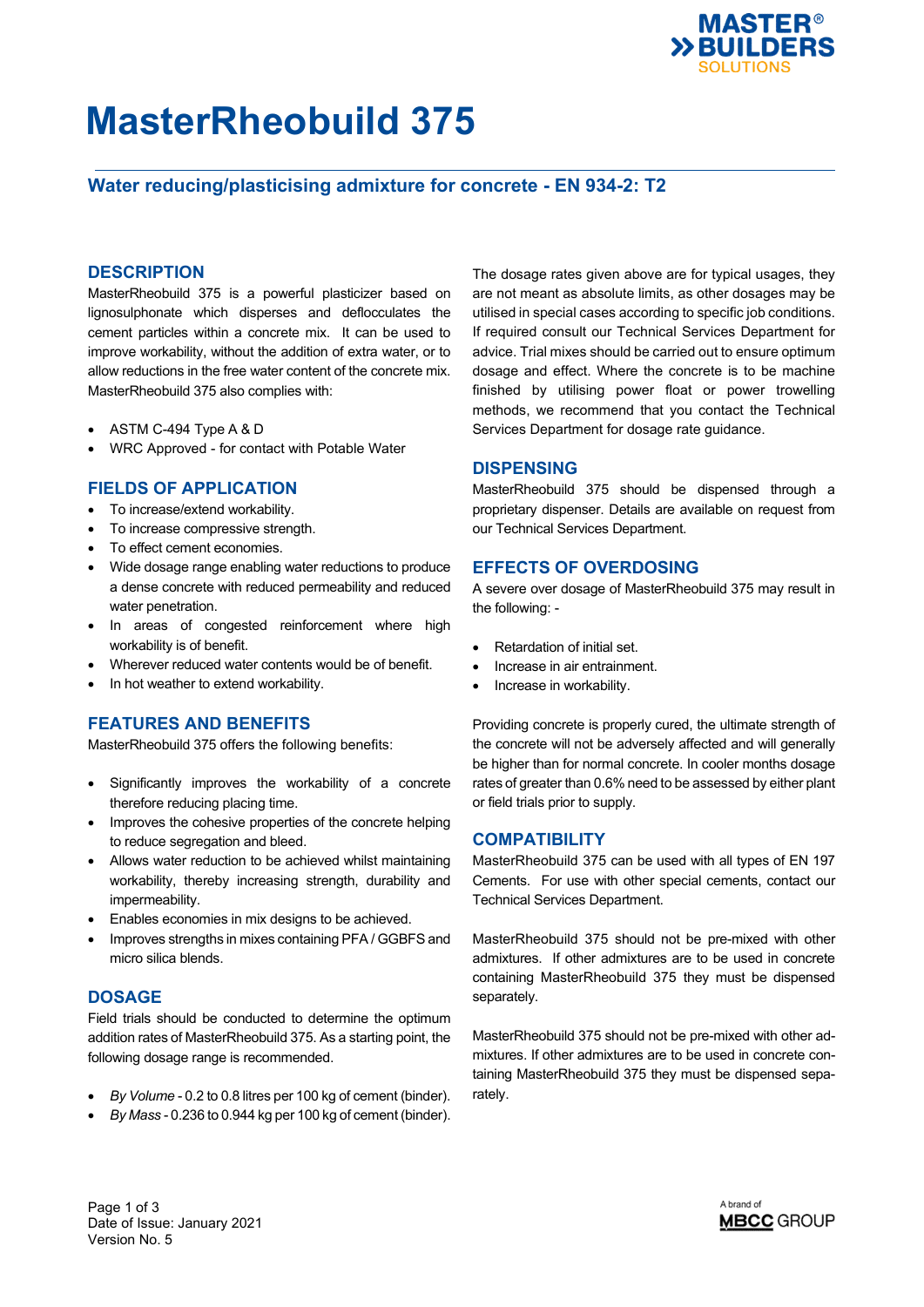

## **MasterRheobuild 375**

## **Water reducing/plasticising admixture for concrete - EN 934-2: T2**

### **PACKAGING**

MasterRheobuild 375 is supplied in Bulk, 1000-litre IBC's and 15-litre containers.

### **CONTACT DETAILS**

Master Builders Solutions UK Ltd, Swinton Hall Road, Swinton, Manchester, M27 4EU Tel: +44 (0) 161 727 6300 www.master-builders-solutions.com/en-gb

| <b>Product Data</b>            |                                                                                                                                                                                                                                                                                                                  |
|--------------------------------|------------------------------------------------------------------------------------------------------------------------------------------------------------------------------------------------------------------------------------------------------------------------------------------------------------------|
| Appearance:                    | <b>Brown liquid</b>                                                                                                                                                                                                                                                                                              |
| Specific gravity @ 20°C:       | $1.18 \pm 0.03$ g/cm <sup>3</sup>                                                                                                                                                                                                                                                                                |
| pH-value:                      | $5.0 \pm 1$                                                                                                                                                                                                                                                                                                      |
| Alkali content (%):            | $\leq$ 1.00 by mass                                                                                                                                                                                                                                                                                              |
| Chloride content (%):          | $\leq 0.10$ by mass                                                                                                                                                                                                                                                                                              |
| Corrosion behaviour:           | Contains only components according to BS EN 934-<br>1:2008, Annex A.1                                                                                                                                                                                                                                            |
| Air Content:                   | $\leq$ Reference mix + 2.0%                                                                                                                                                                                                                                                                                      |
| Water reduction:               | $\geq$ 5% of Reference mix                                                                                                                                                                                                                                                                                       |
| Compressive strength - 7 day:  | $\geq$ 110% of Reference mix                                                                                                                                                                                                                                                                                     |
| Compressive strength - 28 day: | ≥ 110% of Reference mix                                                                                                                                                                                                                                                                                          |
| Durability:                    | <b>NPD</b>                                                                                                                                                                                                                                                                                                       |
| Dangerous substances:          | <b>NPD</b>                                                                                                                                                                                                                                                                                                       |
| <b>Logistics</b>               |                                                                                                                                                                                                                                                                                                                  |
| Shelf life:                    | 12 months if stored according to manufacturer's instructions<br>in unopened container.                                                                                                                                                                                                                           |
| Storage conditions:            | Store in original sealed containers and at temperatures be-<br>tween 5°C and 30°C. Store under cover, out of direct sun-<br>light and protect from extremes of temperature. Failure to<br>comply with the recommended storage conditions may re-<br>sult in premature deterioration of the product or packaging. |
| Handling and transportation:   | Refer to MasterRheobuild 375 Safety Data Sheet                                                                                                                                                                                                                                                                   |
| Disposal:                      | Refer to MasterRheobuild 375 Safety Data Sheet                                                                                                                                                                                                                                                                   |